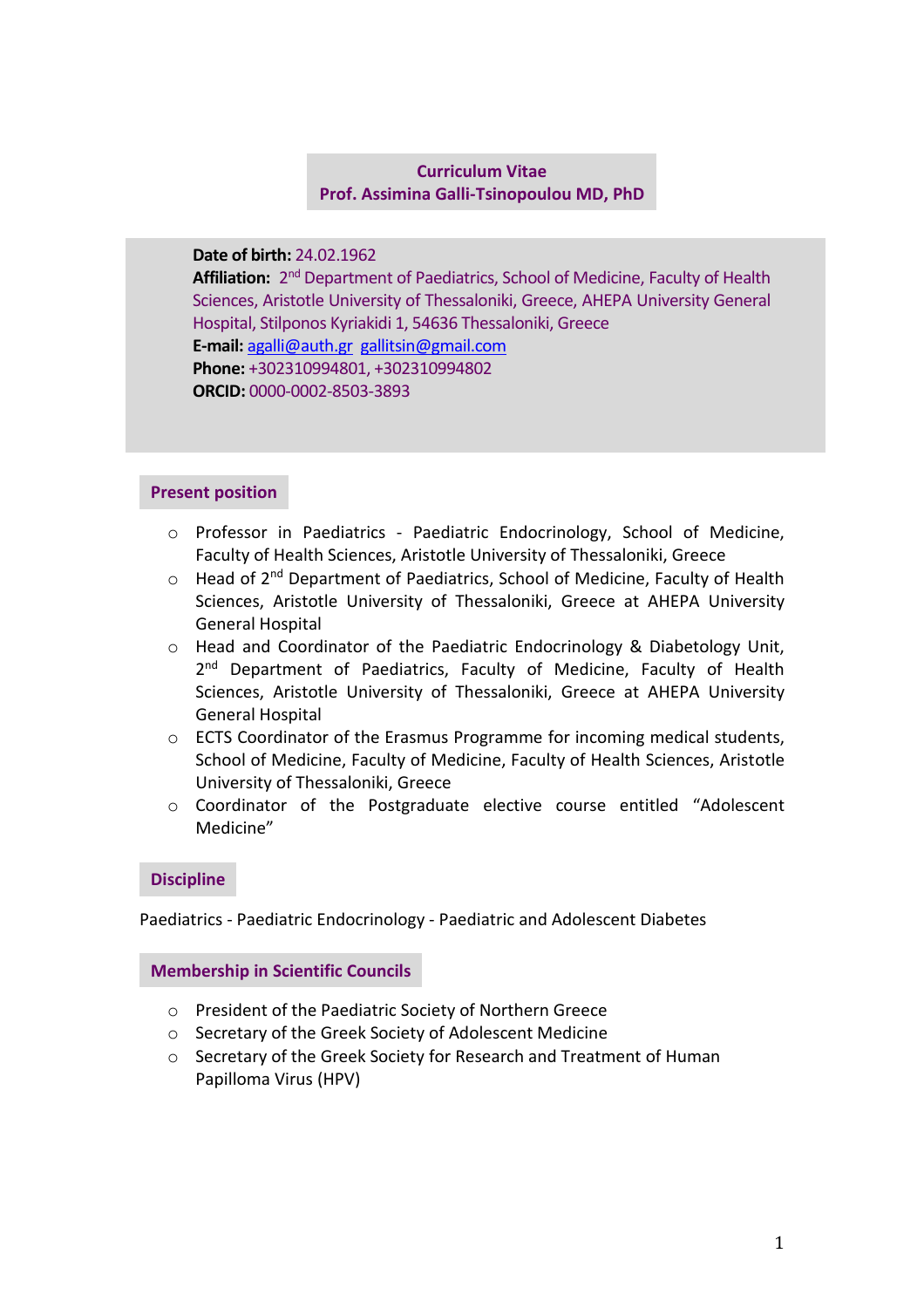#### **Membership in Professional and Scientific Societies/Associations**

o Medic

al Association of Thessaloniki

- o Paediatric Society of Northern Greece
- o Hellenic Paediatric Society
- o Hellenic Society for Paediatric and Adolescent Endocrinology
- o Hellenic Society for Adolescent Medicine
- o Diabetes Association of Northern Greece
- o Hellenic Endocrine Society
- o Hellenic Diabetes Association
- o Hellenic Medical Association for Obesity
- o Hellenic Society for Research and Treatment of Human Papilloma Virus
- o Greek Society for Developmental and Behavioural Paediatrics and Adolescent Medicine
- o Endocrine Society (ENDO)
- o European Society for Paediatric Endocrinology (ESPE)
- o International Society for Paediatric and Adolescent Diabetes (ISPAD)
- o European Childhood Obesity Group (ECOG)

#### **Undergraduate studies**

1986 Degree in Medicine (MD) School of Medicine, Faculty of Health Sciences Aristotle University of Thessaloniki, Greece

### **Doctorate Diploma, PhD**

1990 Doctorate Diploma, PhD Faculty of Medicine, Ludwig Maximilian University of Munich, Germany Paediatric Endocrinology

### **Postgraduate training**

- o Specialty in Paediatrics
- o Specialization in Paediatric Endocrinology and Paediatric/Adolescent Diabetes
- o Emphasis on Adolescent Medicine
- o Specialized Training in Organization and Management of Health Services

### **Training - Specialization in Paediatric endocrinology**

o She was specialized as a postdoctoral researcher from 10.1990 to 06. 1991 (9 months) in Paediatric Endocrinology at the Department of Endocrinology and Outpatient Unit of the Paediatric Hospital *(von Haunershes Kinderspital)* of Ludwig Maximilian University Munich, Germany.

•

 $\circ$  From 01.1994 to 01.1995 (12 months) she was specialized in Diabetology at the Diabetology Centre of the 1<sup>st</sup> Department of Internal Medicine, School of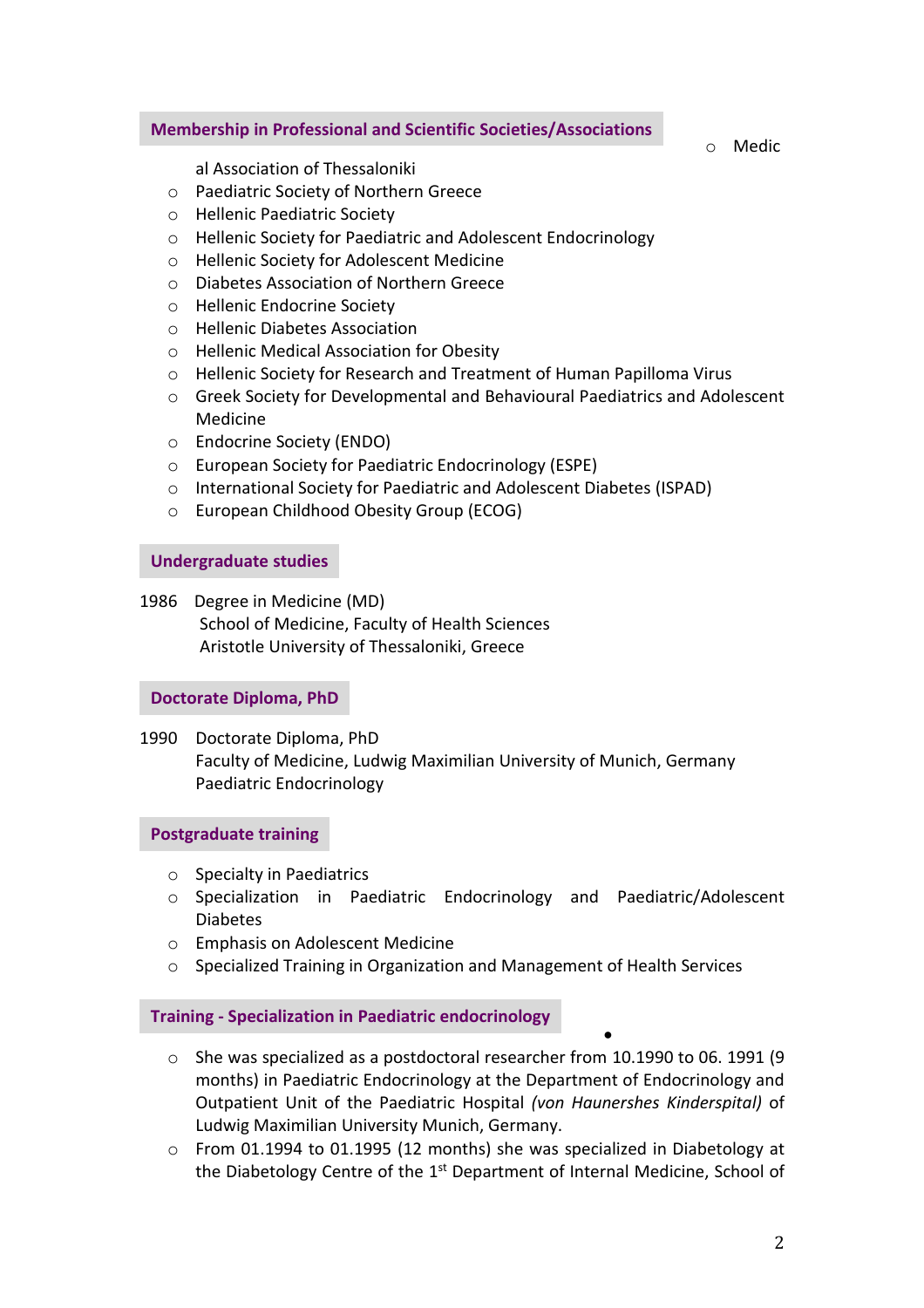Medicine, Faculty of Health Sciences, Aristotle University of Thessaloniki, Greece at the AHEPA University General Hospital.

- $\circ$  From 07.2000 to 02.2001 (7 months) she was trained with postgraduate leave as a Consultant in National Health System in Paediatric Endocrinology - Diabetology at the Endocrinology Department of the Paediatric Hospital *(von Haunershes Kinderspital)* of Ludwig Maximilian University Munich, Germany.
- o Total training in Paediatric Endocrinology and Diabetology 2 years and 4 months, 1 year and 4 months abroad and 1 year in Greece.
- o In the framework of the Scientific Cooperation Agreements between the Aristotle University of Thessaloniki, Greece and other European Universities, she visited the Departments of Endocrinology of the Paediatric Clinics of the University of Cologne (Prof. Eckhard Schönau 10.2004-11.2004) and University Leipzig (Prof. Wieland Kiess 12.2009 and 12.2011), Germany.
- o In 2008, as part of her interest in Adolescent Medicine, she attended Intensive Education on Adolescent Health and Adolescent Care at the University of Lausanne *(European Training in Effective Adolescent Care and Health: EuTEACH)*, Switzerland in collaboration with the World Health Organization.

### **Work experience**

- o She provided her health care services in all stages of professional development without interruption.
- o She served as a General Practitioner, Rural Medical Service-Primary Healthy Care, Health Care Facility of Eretria, Larissa, Greece (04.1987-04.1988).
- $\circ$  She provided her health care services for 5 years as a scientific collaborator at the 4th Department of Paediatrics, School of Medicine, Faculty of Health Sciences, Aristotle University of Thessaloniki, Greece at AHEPA University General Hospital (01.1994-01.1999).
- o In January 1999, she started to work as a Consultant for the National Health System at the 4<sup>th</sup> Department of Paediatrics, School of Medicine, Faculty of Health Sciences, Aristotle University of Thessaloniki, Greece at AHEPA University General Hospital and she provided her health care services until August 2002 (3 years and 6 months).
- o From August 2002 to November 2007 (5 years and 3 months) she served as Lecturer in Paediatrics with emphasis on Paediatric Endocrinology, from November 2007 to February 2014 (6 years and 3 months) as Assistant Professor of Paediatrics-Paediatric Endocrinology and from February 2014 to June 2018 (4 years and 4 months) as Associate Professor of Paediatrics-Paediatric Endocrinology at the 4<sup>th</sup> Department of Paediatrics, School of Medicine, Faculty of Health Sciences, Aristotle University of Thessaloniki, Greece at Papageorgiou General Hospital. In February 2018 she was elected Professor of Paediatrics-Paediatric Endocrinology and in June 2018 she took over duties.
- $\circ$  Since September 2019, she is the Head of the 2<sup>nd</sup> Department of Paediatrics, School of Medicine, Faculty of Health Sciences, Aristotle University of Thessaloniki, Greece at the AHEPA University General Hospital.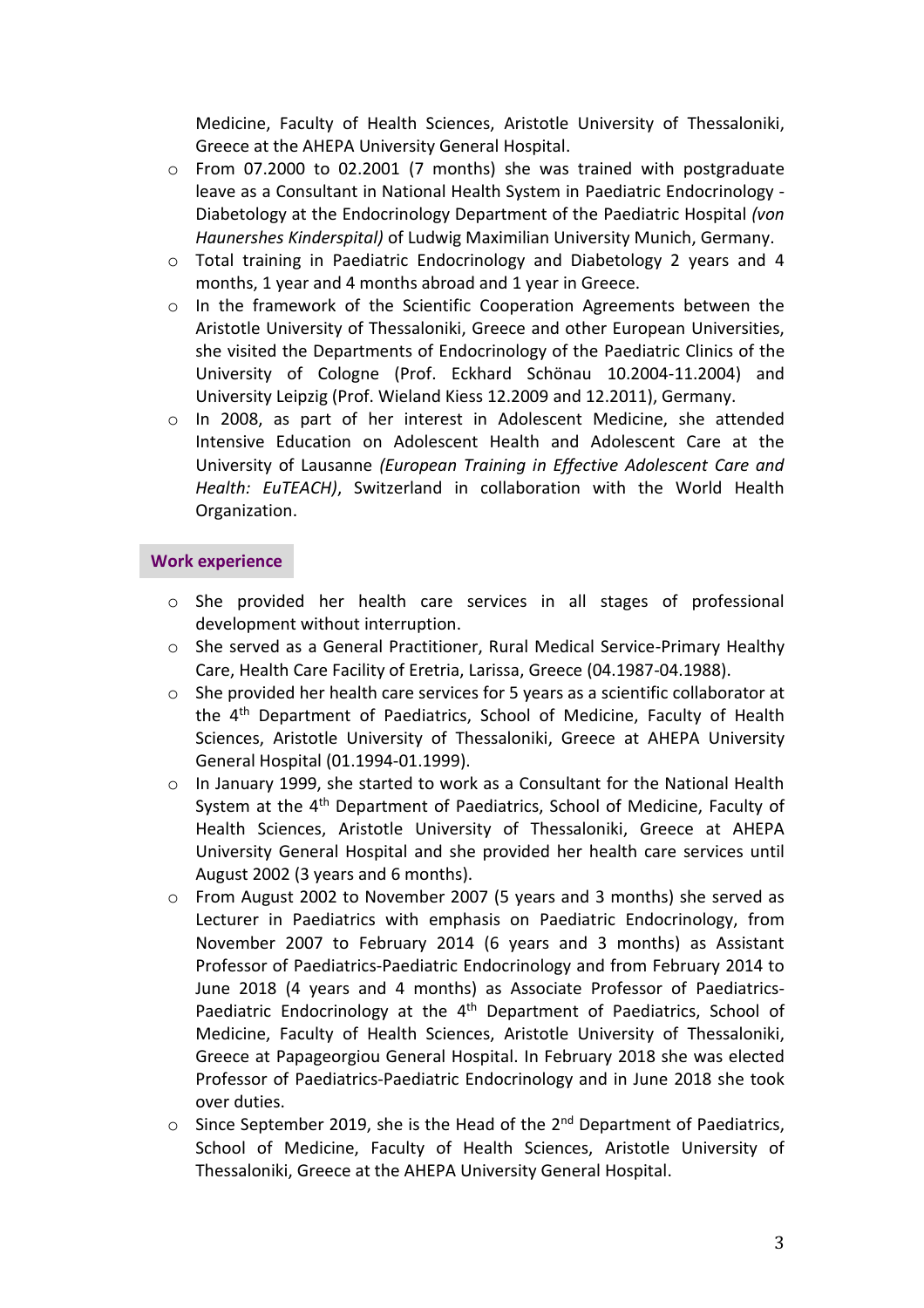### **Supervision of doctoral dissertations and postgraduate theses**

- $\circ$  She is the first supervisor in 9 doctoral dissertations and a member of threemember and seven-member committees of the School of Medicine, Faculty of Health Sciences, Aristotle University of Thessaloniki, Greece;
- o She participated in 10 diploma theses of the Postgraduate Study Program of the School of Medicine, Faculty of Health Sciences, Aristotle University of Thessaloniki, Greece "Medical Research Methodology"; in 7 of them as the first supervisor.
- o Within the Postgraduate Program "Care for Diabetes" of the Department of Nursing, School of Health and Welfare Professions, Alexander Technological Educational Institute of Thessaloniki, Greece she participated in 6 diploma theses, in 5 of them as the first supervisor.

### **Research project**

Her research interests focus on Paediatric Endocrinology and especially on the study of growth hormone, hyperinsulinaemia, obesity and diabetes. Her research work consists of the preparation of her doctoral dissertation, her participation in a research program on the growth hormone receptor, her participation in the International Clinical Study KIGS, her participation in the clinical study Inflammatory Bowel Disease and Growth Hormone Therapy. She has participated in 3 European Multicentre Research Programs (1 for the genetics of type 1 diabetes, 1 for Obesity Genetics, 1 for the influence of forest in health - Forest, Trees, and Human Health and Well Being, COST E39, supported by the EU Framework Program 2006). She is scientifically responsible for research programs managed by the Research Program of the Special Account for Research Funds (S.A.R.F.) of Aristotle University of Thessaloniki, Greece. She was scientifically responsible for the program entitled "Integrated System of Health Promotion Actions of the Municipality of Ampelokipi-Menemeni for the fight against obesity and eating disorders in adolescents", which is part of the Operational Program for Human Development 2007 of the European Union (Completion of project 2015).

# **Clinical Trials Participation**

NovoNordisk NN9924-4437: "Efficacy and safety of oral semaglutide versus placebo both in combination with metformin and/or basal insulin in children and adolescents with type 2 diabetes- PIONEER TEENS". Principal Investigator: Assimina Galli-Tsinopoulou, Sub-investigator: Eleni P Kotanidou

### **Author work**

She has participated in many International and Greek conferences with one or more lectures or presentations of scientific works, which were published as abstracts in International and Greek journals.

Her published works are classified as follows: